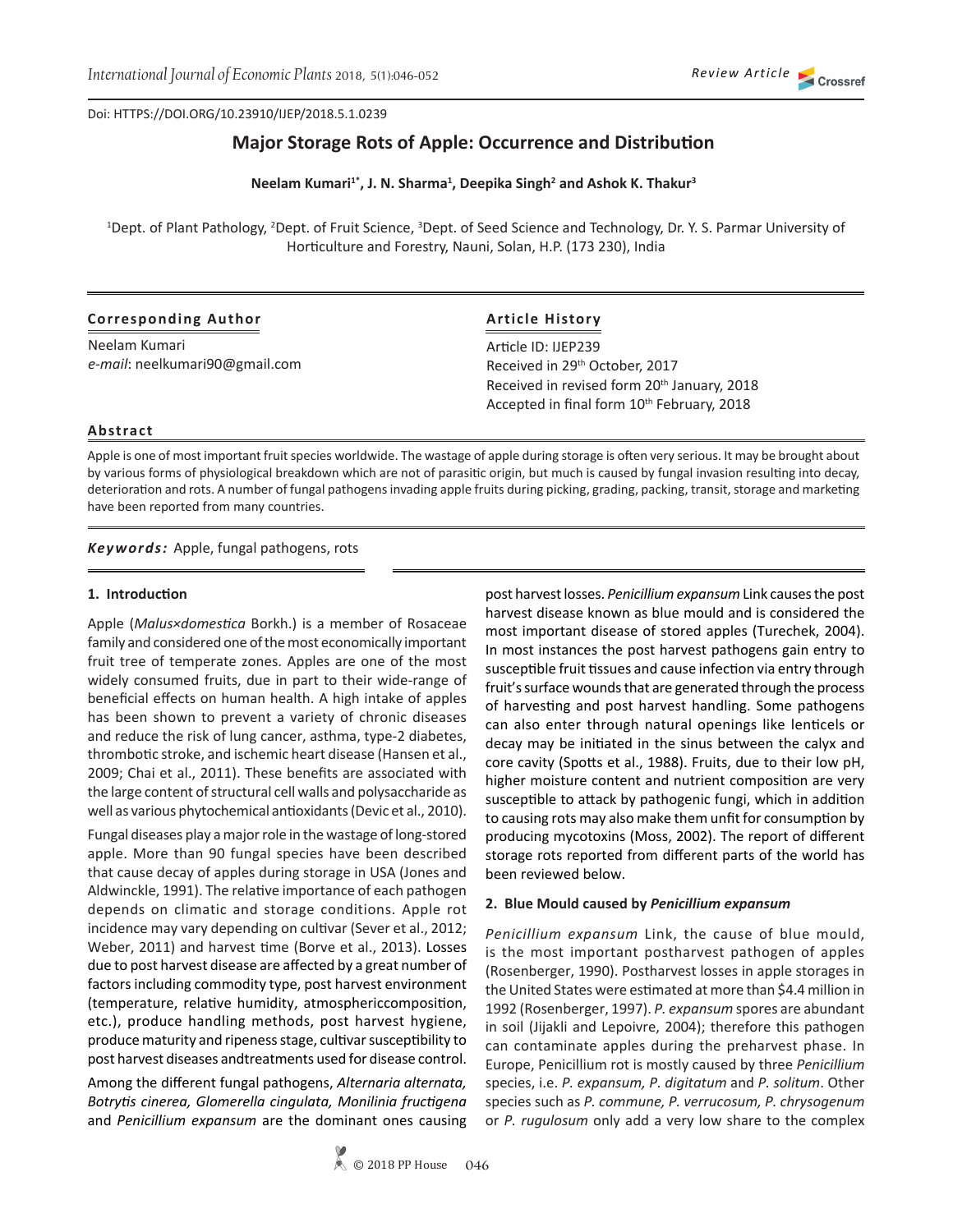of Penicillium rots. Penicillium rot is easily recognized by a relatively pale, soft lesion on which blue or green conidial pustules are produced.

Penicillium rot is one of the few postharvest diseases that can arise from infections of fruit during the storage phase. Despite its prevalence, losses in NW Europe attributed to this fungus are generally lower than 1% (Palm and Kruse, 2005). *P. expansum* may become hyperparasitic, causing infections on fruit pre-infected by other pathogens and parasitizing their mycelium. During wet conditions at harvest, contamination of apple boxes with soil in the field may also provide a source of inoculum for the subsequent storage phase. Spores may survive from season to season on picking boxes, contaminated bins and on the walls of the storage rooms. Spores have also been reported to accumulate in postharvest drench solutions, in flotation tanks, and on packing lines (Morales et al., 2010). In warmer climates, such as Israel and southern France, *P. expansum* is reported as being the most severe storage pathogen, where losses may exceed 10% (Amiri and Bompeix, 2010; Fallik et al., 1996). *Penicillium griseofulvum* was reported to cause blue mould on stored apples in Italy (Piedmont) (Spadaro et al., 2011). Apples harvested in 2010 were stored in a controlled atmosphere at a commercial Pennsylvania apple packing and storage facility, and were examined for occurrence of decay in May 2011. Several decayed apples from different cultivars, exhibiting blue mold symptoms with a sporulating fungus were collected (Maxin et al., 2012). *Penicillium crustosum* was reported to cause blue mould on stored apple fruits in Serbia (Vico et al., 2014).

### **3. Brown Rot Caused by** *Monilinia fructigena*

*Monilinia fructigena* is one of several apothecial ascomycetes causing brown rot and blossom blight of stone fruit and pome fruit trees worldwide. Persoon (1796) was first to report *Torula fructigena* on pome and stone fruits, later transferred to *Monilia fructigena* (Persoon, 1801). Woronin (1900) published a detailed description of *M. fructigena*  and *M. cinerea* causing brown rot of stone and pome fruits. Occurrence of brown rot (*Sclerotinia fructicola*) on pome and stone fruits from South America wa s reported by Soriano (1928). Moore (1950b) observed exceptional prevalence of brown rot (*S. fructigena*) on apples in Great Britain during 1949. In Tasmania, brown rot (*S. fructicola*) was stated to be responsible for loss of half the stone and pome fruits during seasons favourable for the disease (Wade, 1951). Wormald (1954) found discoloured lenticels spots on apples which enlarged in few days and showed typical brown fructification of *M. fructigena*. *M. fructigena* is the most thoroughly studied species in Europe, especially on apple and pear (Jones and Aldwinckle, 1990). *M. fructigena* is present throughout Europe, Asia (Near and Far East, India), North Africa, and some parts of South America (Batra, 1991). The production of *M. fructigena* spores on infected fruit is induced by light (Van Leeuwen and Van Kesteren, 1998). During storage in

darkness, therefore, infections from one infected fruit to another wounded fruit are interrupted due to the absence of sporulation. *M. fructigena* is a wound pathogen on apple fruit (Xu and Robinson, 2000).

Brown rot caused by *Monilinia fructigena* is an important disease in apple orchards in Europe (Jijakli and Lepoivre, 2004). In the humid climate of NW Europe, the importance of *M. fructigena* is lower, 5% fruit loss from this fungus being regarded as high (Palm and Kruse, 2005). Preharvest infections commonly occur in fruit that have been attacked by biting insects such as larvae of codling moth *(Cydia pomonella)* and leaf rollers (e.g. *Adoxophye sorana*). In the field, fruit may become infected with *M. fructigena* during two time periods; in May when overwintering fruit mummies both in and under trees sporulate to release airborne conidia, and in June when infected fruit drop from the trees and then provide a source of spore inoculum for subsequent storage infections (Holb and Scherm, 2007). High fruit losses due to *M. fructigena* have been reported in Hungary, where up to 40% of apples were infected during the production phase in organically managed orchards. In comparison, orchards under integrated pest management suffered losses up to 10%.

*M. polystroma* was reported for the first time to cause brown rot of apple fruits in Hungary (Petroczy and Palkovics, 2009). *Monilinia fructicola* is a causal agent of brown rot of stone fruits but may also affect pome fruits. *M. fructicola* is common in North America, Oceania, and South America as well as in Asia, but it is listed as a quarantine pathogen in Europe. Since its first discovery in Europe in 2001 (France), it has been reported in Spain, Slovenia, Italy, and Switzerland. Recently, the fungus was also detected in orchards of blackberries and plums in the State of Baden-Wurttemberg, Germany (Grabke et al., 2011). In storage, infected fruit become entirely colonized by *M. fructigena*. While the fruit remains firm and retains its original shape, it turns pitch-black in colour. At this late stage, brown rot may be confused with rubbery rot especially if an investigator is unfamiliar with the latter (Weber, 2012). For the first time, in Belarus the fungus *Monilinia laxa* on apple-tree was recorded (Lesik, 2013). *Monilinia fructicola* was reported for the first time to cause brown rot of apple fruits in Pennsylvania (Peter et al., 2015).

### **4. Bitter Rot (Anthracnose) Caused by** *Colletotrichum* **spp.**

Fifty per cent fruits were rejected by Apple and Pear Assembly Department at Handerson in New Zealand on account of heavy incidence of *Glomerella* infection (Wilson, 1956). Investigating on the rotting of stored apples, Edney (1956) reported that losses due to *G. perennans* and *G. album* had reached 10%. *G. perennans* and *G. album* were found to be the most important agents of apple rots from different parts of Finland (Talvia, 1960). Bitter rot of apple was reported to be of economic importance in New South Wales. *Colletotrichum acutatum* has a wide range of hosts; both trees and fruit are infected by this pathogen. In subtropical and tropical areas, *C. acutatum* as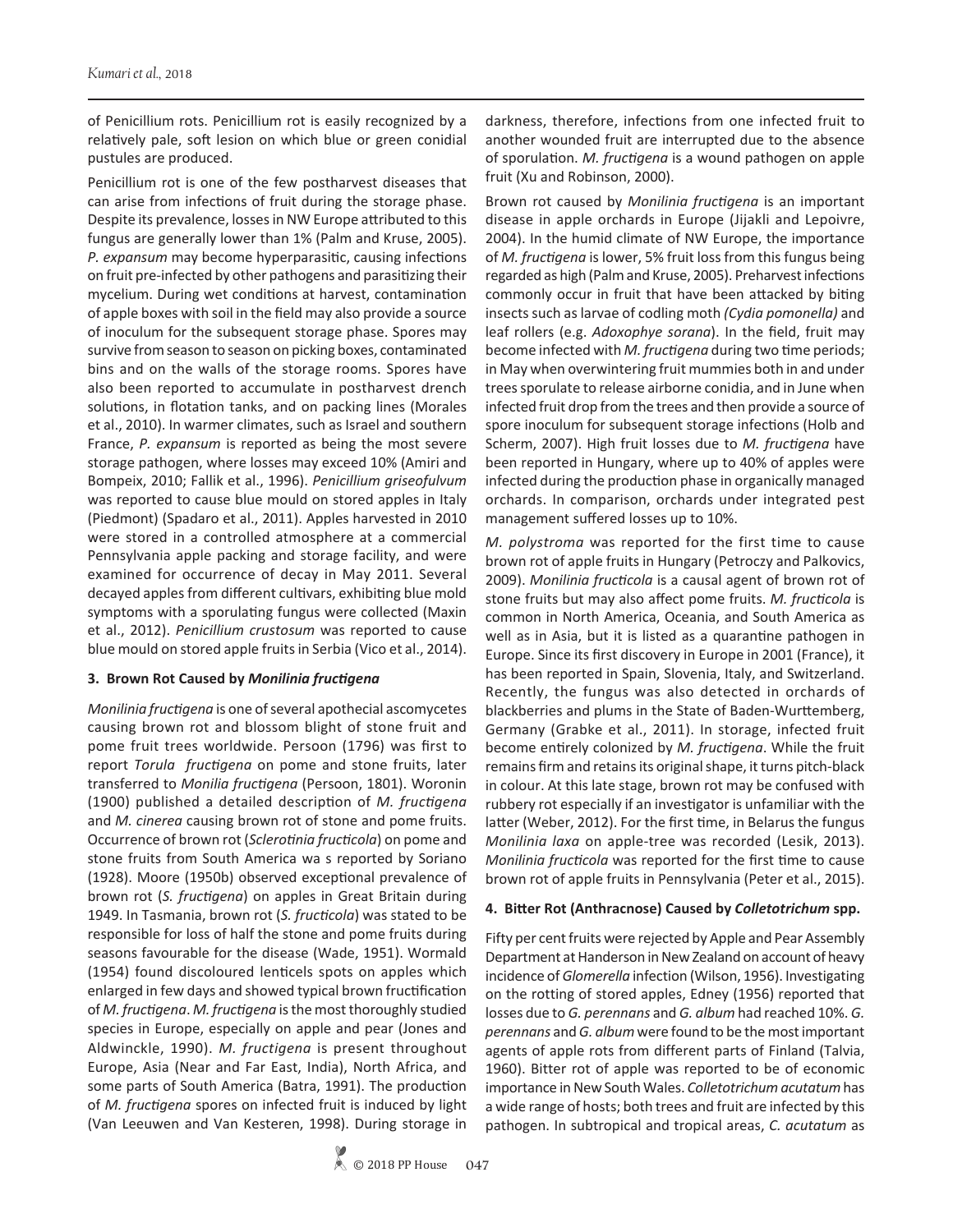well as *C. gloeosporioides* are well known pathogens (Peres et al., 2005). *C. acutatum* has been reported as the most prevalent storage pathogen in Norway (Weber, 2009b; Borve et al., 2010). In the rest of NW Europe, the relative importance of this fungus in stored apples is low, although losses may be on the increase (Weber, 2009a). Fruit mummies and twig cankers cause infections on the maturing apples (Stensvand and Ren, 2010).

## **5. Grey Mould Caused by** *Botrytis cinerea*

Wormald (1942) reported the stalk end rot of apples due to *B. cinerea*. Grey mould *(Botrytis cinerea)* is a common postharvest disease on apples worldwide (Rosenberger, 1990). This fungus has the ability to spread from decayed fruit to surrounding healthy fruit through fruit-to-fruit contact during storage. Because of this, significant losses as high as 20–60% are not uncommon after an extended period of storage, particularly on fruit that were not treated with fungicides prior to storage. Disease infection may occur in the field during harvest or earlier, but development usually occurs during the postharvest stage (Ten-Have et al., 1998). In countries with more continental and arid climates such as France, Belgium or Washington State (USA) and possibly as a result of different postharvest fungicide treatments, *B. cinerea* may contribute up to 28% to the total postharvest losses (Kader, 2002; Jijakli and Lepoivre, 2004; Kim and Xiao, 2008).

Botrytis rot is known as a nesting fungus because infections can spread within storage bins from apple to apple. Therefore, even low numbers of infected fruit may give rise to significant losses because fruit may rot in less than 3 weeks following initial contact (Jijakli and Lepoivre, 2004). In NW Europe, grey mould is a minor disease (Berrie, 2007; Weber, 2009b). Under favorable climatic conditions the fungus expands rapidly and may lead to devastating yield losses (Dean et al., 2012).

# **6. Gloeosporium Rot or Bull's Eye Rot caused by** *Neofabraea* **spp.**

Bull's eye rot caused by *Neofabraea* spp. is an important postharvest disease of apple fruit worldwide. Four species of the genus are known to cause this disease among which *Neofabraea alba* is the main pathogen causing bull's eye rot in continental Europe. Bull's eye rot is more commonly seen on Golden Delicious, particularly on apples from orchards with perennial canker problems on trees. In NW Europe, the most common storage rots are caused by *Neofabraea alba* and its sister species *Neofabraea perennans*. Both species produce conidiomata on the surface of decayed areas of the fruit after prolonged storage. These are readily distinguished by microscopic features of their conidia which are asymmetrically elongated in *N. perennans* but strongly curved in *N. alba.* Both these pathogens are typically prevalent in mild humid climates with high precipitation during the summer months. *N. perennans* has been reported to cause significant storage losses all over the world. Cunnington (2004) revised Australian

reports of *N. malicorticis*, concluding that all herbarium specimens collected after 1970 were, in fact, *N. perennans.*  Gloeosporium rot has been reported in the USA on pears, an alternative host, where the ratio of *N. alba* to *N. perenanns* was 3:1 (Henriquez et al., 2004). It is the most common cause of storage rot in the Lower Elbe region of Northern Germany (Palm and Kruse, 2005). *Neofabraea* spp. was able to cause postharvest crop losses of 40% in fruit from organically managed orchards (Zimmer et al., 2011).

In the Pacific NW of the US, high apple losses were attributed to *N. perenanns* (Gariepy et al., 2005; Spotts et al., 2009), and this fungus was also reported in Brazil (Henriquez et al., 2006). Over-tree irrigation and late harvest resulted in higher bull's eye rot incidence than under-tree irrigation and early or midseason harvest (Henriquez et al., 2008). In Germany, long-term evaluations carried out from 1950 showed that the incidence of *N. perennans* and *N. alba* followed a North to South gradient; while the ratio of these two species was 3:1 in Northern Germany, the majority of fruit at Lake Constance in the deep south of Germany were infected by *N. alba*, a 1:1 ratio for these two rots being found in central regions of the country (Weber, 2009b). In Sweden, surveys on apple storage rots described *N. alba* as being the predominant rot (Tahir et al., 2009). In 550 samples of diseased fruits collected from nine cold storage rooms located in three regions of Poland, in 2011 and 2012, *N. alba* was detected as the predominant species causing bull›s eye rot, occurring on average in 94% of the tested samples. *Neofabraea perennans* was found in a minority of apple samples, *N. kienholzii* was found only in two apple samples, while *N. malicorticis* was not detected in any sample tested (Michalecka et al., 2016). Typical symptoms of bull's eye rot were observed on 'Golden Delicious' apples in a local market in Belgrade, Serbia in March 2015 as circular, slightly sunken, light brown to dark brown lesions with a lighter brown to tan center and darker outer ring. Decayed tissue was firm (Vico et al., 2016).

# **7. Blossom-end and Lenticel Rots Caused by** *Neonectria galligena*

*Neonectria galligena* is present in most orchards in NW Europe and is responsible for causing fruit tree canker. Infection of twigs and branches occurs all year round if wetness periods and temperatures are suitable. In freshly planted orchards the source of primary inoculum is often introduced with the trees directly from the nursery, or it invades as airborne ascospores from established neighboring orchards (Swinburne, 1975). Sporulation, spore dispersal and infections of *N. galligena*  are directly linked with rainfall (McCracken et al., 2003). Fruit infections by *N. galligena* can be categorized into two groups, i.e. eye rot (blossom-end rot) and lenticel rot. The former develops from infections during blossom time, and the infection becomes clearly visible at the blossom end of the fruit by harvest time. Lenticel rot occurs during storage after a latency interval of several weeks as a result of infections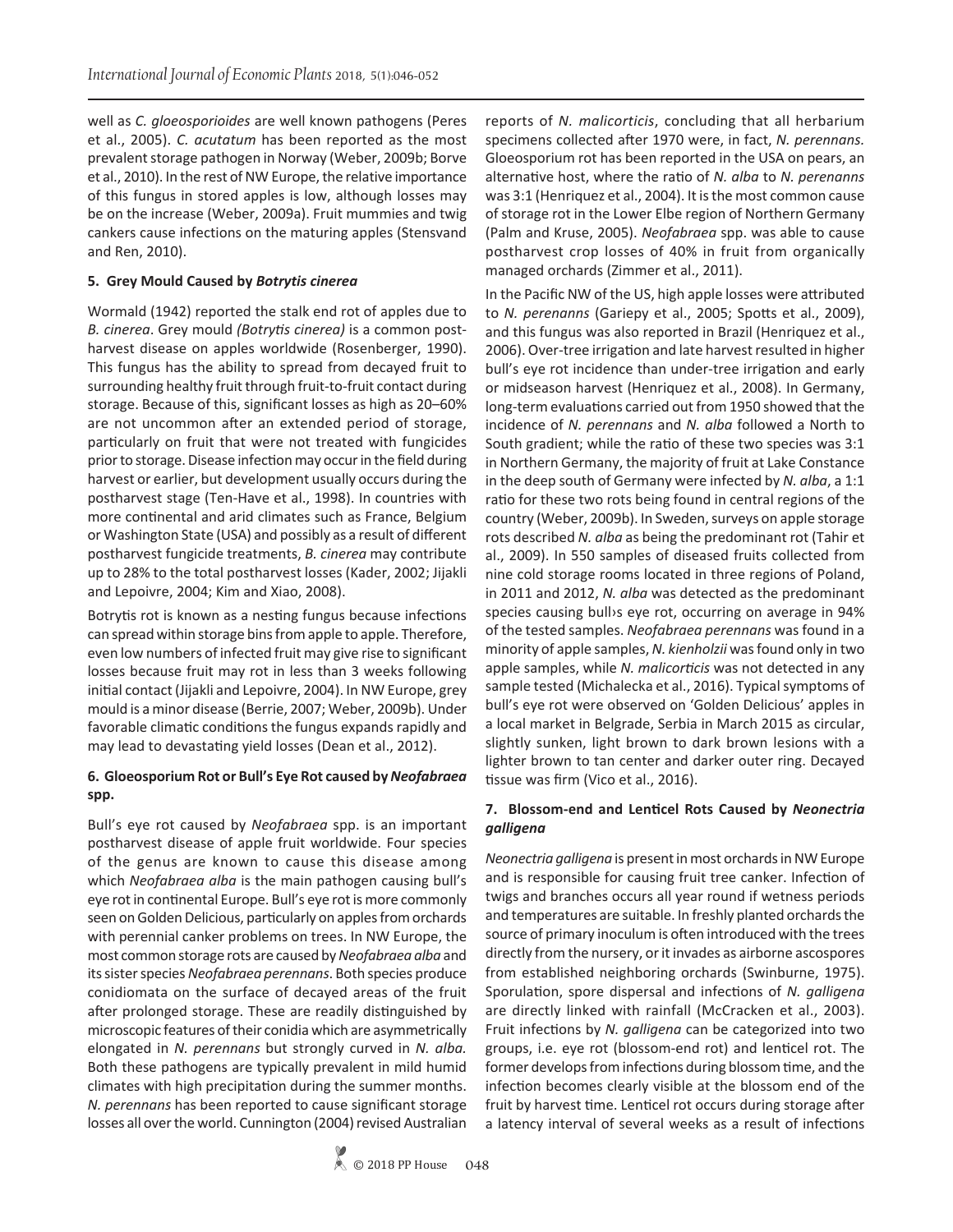originating from the field (Xu and Robinson, 2010). Globally, the presence of *N. galligena* in orchards has been correlated to months with more than 30% of the days having rainfall and an average temperature of 11-16 °C for more than 8 h per day (Beresford and Kim, 2011). Flower infections by *N. ditissima* commonly lead to a pre-harvest rot at the blossom end of the fruit, whereas infections of the growing fruit before harvest lead to a storage rot (Weber, 2014).

#### **8. Rubbery rot caused by** *Phacidiopycnis washingtonensis*

*Phacidiopycnis washingtonensis* has only recently been identified as the cause of a fruit rot in American (Kim and Xiao, 2006) and European (Weber, 2011) apple production. From 2003–2006, in approximately 25% of the surveyed orchards of Washington State (USA), 1-4% of the apples were infected with *P. washingtonensis* (Kim and Xiao, 2006). Following 9 months storage up to 24% losses caused by *P. washingtonensis* were observed in 'Red Delicious' apples. Depending on the apple variety, invasion of *P. washingtonensis* occurred through stem end, calyx end, lenticels or wounds (Weber, 2012). First report of *P. washingtonensis* on apples in Europe was from the Lower Elbe region in Northern Germany, where fruit losses were below 1% in most orchards. Mummified fruits of 'Golden Hornet' crab apples commonly planted as pollinators were identified as a major source of inoculum; fruit mummies of dessert apple varieties such as 'Elstar' were also infected to a lesser degree (Weber, 2011). In Europe, cankers caused by *P. washingtonensis* have not yet been found.

Mycelium of *P. washingtonensis* may spread from an infected fruit to an adjacent intact fruit, causing clusters of rubbery rot. Rubbery rot is a highly variable disease, appearing as a very pale but firm rot when fruit are removed from long-term storage under an atmosphere of reduced oxygen content, but rapidly undergoing a browning if sufficient oxygen becomes available during subsequent cold storage or at room temperature (Weber, 2012). *P. washingtonensis* was reported to cause speck rot on stored pink lady apple fruits in Chile (Diaz et al., 2016).

### **9. Mucor Soft Rot**

Mucor soft rot is an infrequently observed storage disease in NW Europe. However, *Mucor* spp. can spread in storage even at low temperatures (<4 °C) and therefore, if present, they have potential to infect several adjacent apples. Fiftyone Anjou pear orchards were surveyed for *Mucor* spp. in the Naramata area of the Okanagan Valley of British Columbia by sampling the top 5 cm of soil beneath pear tree canopies within the orchards. *Mucor* spp. were found in 49 of the 51 orchards sampled (Sholberg and Owen, 1987). The most important fungus associated with Mucor soft rot is *Mucor piriformis*. Its sporangiospores are present in the soil and in organic matter (Guo and Michailides, 1997). Infection of apples is possible if spores are dislodged by rain or if fruit come into contact with soil. If soil on harvest bins is transferred into

storage or into dump tanks, contamination of wounded fruit during storage is possible. In the western USA, high losses in apple and pear production have been reported from Mucor soft rot (Kader, 2002). Mucor rot was observed in February 2013 at a commercial packing facility in Pennsylvania, USA. Decay incidence was 15% on Gala apples from bins removed directly from controlled atmosphere storage. Rot was evident mainly at the stem end and was light brown, watery, soft and covered with fuzzy mycelia (Li et al., 2014).

## **10. Rhizopus Soft Rot**

*Rhizopus stolonifer* has a wide range of hosts and it is the causal agent of Rhizopus soft rot. This fungus has a high temperature optimum (27 °C), but because of its inability to grow or germinate below 4 °C (Pierson, 1966) *Rhizopus* is a minor storage rot pathogen in apples. Some susceptible hosts include *Allium, Ananas, Brassica, Cucumis, Cucurbita, Fragaria, Lycopersicon, Phaseolus, Pisum* and *Solanum* (Lunn, 1977). *Rhizopus* spores are common in orchards on debris and in the soil. Airborne spores are sometimes found in packhouses. Infected fruit are often covered by a coarse, grey, hairy mycelium that forms a mass of black sporangia at their tips. Infected fruit emit a sour odor. Spread of the fungus between adjacent fruit is possible where temperatures are >4 °C, e.g. during transport and retail phases (Kwon et al., 2011).

### **11. Wet-core Rot Caused by** *Fusarium* **spp.**

*Fusarium* spp. have a wide host range but are a minor storage rot in apples. The disease incidence is generally below 1%, although in some cases more than 5% have been reported (Weber, 2009b). *Fusarium* infections often begin as wet apple core rot, later spreading outwards to colonize the entire fruit. Wet growing conditions in the early season, when apple fruit point their blossom end upwards on the tree, enable sporecontaminated water to enter the flower, thereby initiating infections. Depending on the variety, this early infection of the apple core leads to an increased incidence of Fusarium rot in storage (Sorensen et al., 2009).

### **12. Conclusion**

Storage rots due to fungi occur regularly during storage of apples and can cause severe yield and economic losses. Major storage rots of apple fruits are incited by *Penicillium expansum, Alternaria alternata, Monilinia* species, *Trichothecium roseun, Colletotrichum* sp. and *Rhizopus stolonifer*. Majority of these fungi are weak pathogens in that they can invade only damaged fruits; a few such as *Colletotrichum* are able to penetrate the skin of healthy fruit. Besides direct losses by these diseases, mycotoxins and secondary metabolites in fruits colonized by pathogens is a major dietary problem. To meet future need of increasing fruit consumption, the most feasible option is to check the microbial fruit spoilage.

### **13. References**

Amiri, A., Bompeix, G., 2010. Control of *Penicillium expansum*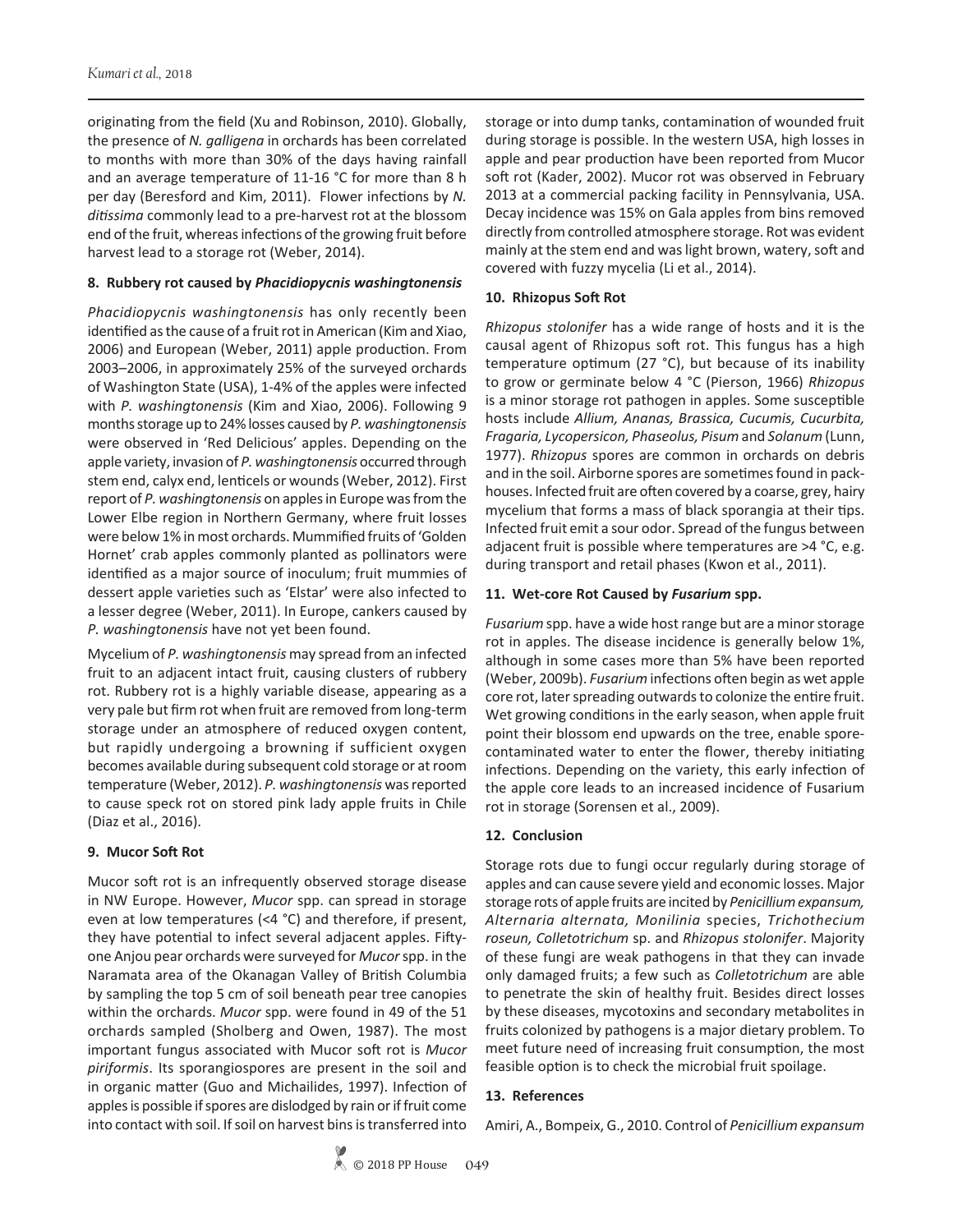with potassium phosphite and heat treatment. Crop Protection 30, 222–227.

- Batra, L.R., 1991. World species of *Monilinia* (Fungi): their ecology, biosystematics and control. Mycologia Memoir 16, 246.
- Batra, L.R., 1991. World species of *Monilinia* (Fungi): their ecology, biosystematics and control. Mycologia Memoir 16, 246.
- Beresford, R.M., Kim, K.S., 2011. Identification of regional climatic conditions favourable for development of European canker of apple. Phytopathology 101, 135–46.
- Berrie, A.M., 2007. Using rot risk assessment to minimize losses due to rots in cold stored apples. Novel approaches for the control of postharvest diseases and disorders. Cost action 924 Proceedings of the International Congress: Novel approaches for the Control of Postharvest Diseases and Disorders Bologna, Italy, 443–447.
- Borve, J., Roen, D., Stensvand, A., 2010. Alternative means to reduce storage decay in organic apple production; time of harvest and calcium applications. IOBC/WPRS Bulletin 54, 61–64.
- Borve, J., Roen, D., Stensvand, A., 2013. Harvest time influences incidence of storage diseases and fruit quality in organically grown 'Aroma' apples. European Journal of Horticultural Science 78, 232–238.
- Chai, S.C.S., Hooshmand, R.L., Saadat, B.H., Arjmandi, 2011. Daily apple consumption promotes cardiovascular health in postmenopausal women. Journal of the Federation of American Societies for Experimental Biology 25, 971–981.
- Cunnington, J.H., 2004. Three *Neofabraea* species on pome fruit in Australia. Australasian Plant Pathology 33, 453–454.
- Dean, R., Van Kan, J.A.L., Pretorius, Z.A., Hammond-Kosack, K.E., Di Pietro, A., Spanu, P.D., Rudd, J.J., Dickman, M., Kahmann, R., Ellis, J., Foster, G.D., 2012. The Top 10 fungal pathogens in molecular plant pathology. Mol. Plant Pathol. 13, 414–430.
- Devic, E.S., Guyot, J.D., Daudin, Bonazzi, C., 2010. Kinetics of polyphenol losses during soaking and drying of cider apples. Food and Bioprocess Technology 3, 867–877.
- Diaz, G.A., Zoffoli, J.P., Lolas, M., Blanco, A., Latorre, B.A., Ferrada, E.E., Elfar, K., Naranjo P., 2016. Occurrence of *Phacidiopycnis washingtonensis* Causing speck rot on stored pink lady apple fruit in chile. Plant Disease 100, 211.
- Edney, K.L., 1956. The rotting of apples by *Gloeosporium perennans* Zeller and Childs. Annals Applied Biology, Warwick 44, 113–128.
- Fallik, E., Grinberg, S., Gambourg, M., Klein, J., Lurie, S., 1996. Pre storage heat treatment reduces pathogenicity of *Penicillium expansum* in apple fruit. Plant Pathology 45, 92–97.
- Gariepy, T.D., Rahe, J.E., Levesque, C.A., Spotts, R.A.,

Sugar, D.L., Henriquez, J.L., 2005. *Neofabraea* species associated with bull's eye rot and cankers of apple and pear in the Pacific Northwest. Canadian Journal of Plant Pathology 27, 118–124.

- Grabke, A., Hu, M.J., Luo, C.X., 2011. First Report of Brown Rot of Apple Caused by *Monilinia fructicola* in Germany. Plant Disease 95, 772.
- Guo, L.Y., Michailides, T.J., 1997. Survival of *Mucor piriformis* in soil of apple orchards in California. Phytopathology 87, 37.
- Hansen, L.H., Vehof, L.O., Dragsted, A., Olsen, J., Christensen, K., Overvad, A., 2009. Fruit and vegetable intake and serum cholesterol levels: a cross sectional study in the diet, cancer and health cohort. Journal of Horticultural Science & Biotechnology, Isafruit Special Issue, 42–46.
- Hennecke, C., Koepcke, D., Dierend, W., 2008. Dynamische Absenkung des Sauerstoffgehaltesbei der Lagerung von Apfeln. Erwerbs-Obstbau 50, 19–29.
- Henriquez, J.L., Sugar, D., Spotts, R.A., 2004. Etiology of bull's eye rot of pear caused by *Neofabraea* spp. in Oregon, Washington, and California. Plant Disease 88, 1134–1138.
- Henriquez, J.L., Sugar, D., Spotts, R.A., 2006. Induction of cankers on pear tree branches by *Neofabraea alba* and *N. perennans*, and fungicide effects on conidial production on cankers. Plant Disease 90, 481–486.
- Henriquez, J.L., Sugar, D., Spotts, R.A., 2008. Effects of environmental factors and cultural practices on bull's eye rot of pear. Plant Disease 92, 421–424.
- Holb, I.J., Scherm, H., 2007. Temporal dynamics of brown rot in different apple management systems and importance of dropped fruit for disease development. Phytopathology 97, 1104–1111.
- Jijakli, M., Lepoivre, P., 2004. State of the art and challenges of postharvest disease management in apples. In Mukerji, K.G. (Ed.), Fruit and Vegetable Diseases Vol. 1, Kluwer, Dordrecht, 59–94.
- Jones, A.L., Aldwinckle, H.S., 1990. Brown rot diseases. Compendium of Apple and Pear Diseases. American Phytopathology Society, 1–100.
- Jones, A.L., Aldwinckle, H.S., 1991. Compendium of apple and pear diseases. The American Phytopathological Society, St. Paul, MN. USA.
- Kader, A.A., 2002. Postharvest Technology of Horticultural Crops. Agriculture and Natural Resources, University of California, 338.
- Kim, Y.K., Xiao, C.L., 2006. A postharvest fruit rot in apple caused by *Phacidiopycnis washingtonensis.* Plant Disease 90, 1376–1381.
- Kim, Y.K., Xiao, C.L., 2008. Distribution and incidence of Sphaeropsis rot in apple in Washington State. Plant Disease 92, 940–946.
- Kwon, J.H., Kim, J., Kim, W.I., 2011. First report of *Rhizopus oryzae* as a postharvest pathogen of apple in Korea.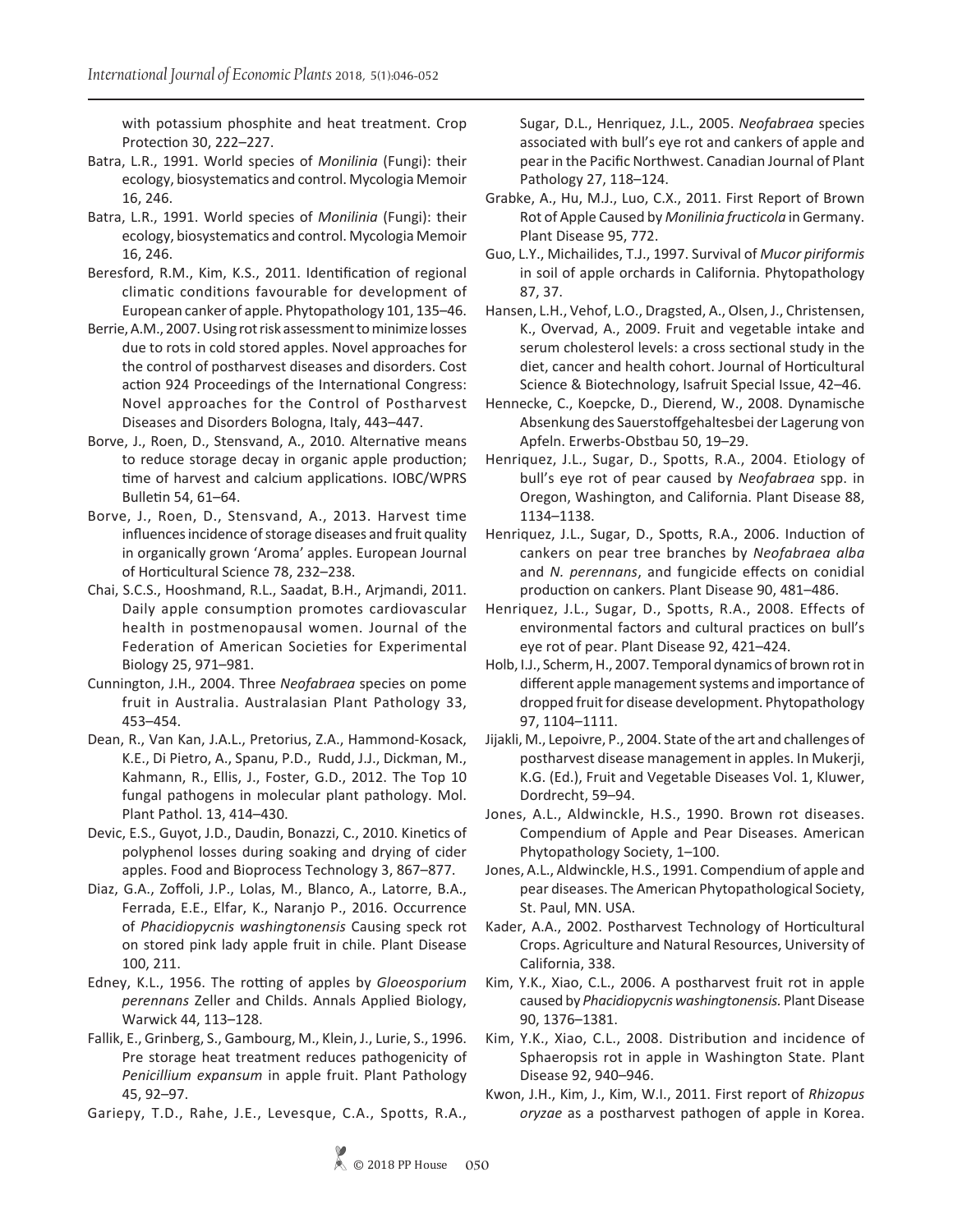Mycobiology 39, 140–142.

- Lesik, K., 2013. *Monilinia* Species causing fruit brown rot, blossom and twig blight in apple orchards in belarus. Proceedings of the Latvian Academy of Sciences. Section B 67, 192–194.
- Li, J., Gaskins, V.L., Yan, H.J., Luo, Y.G., Jurick, W.M., 2014. First report of Mucor rot on stored Gala apple fruit caused by *Mucor piriformis* in Pennsylvania. Plant Disease 98, 1157.
- Lunn, J.A., 1977. *Rhizopus stolonifer*. CMI Descriptions of Fungi and Bacteria, 524.
- Maxin, P., Weber, R.W.S., Pederson, H.L., Williams, M., 2012. Hot-water dipping of apples to control *Penicillium expansum, Neonectria galligena* and *Botrytis cinerea*: Effects of Temperature on Spore Germination and Fruit Rots. Europ. Journal of Horticultural Science 77, 1–9.
- McCracken, A.R., Berrie, A., Barbara, D.J., Locke, T., Cooke, L.R., Phelps, K., Swinburne, T.R., Brown, A.E., Ellerker, B., Langrell, S.R.H., 2003. Relative significance of nursery infections and orchard inoculum in the development and spread of apple canker (*Nectria galligena*) in young orchards. Plant Pathology 52, 553–566.
- Michalecka, M., Bryk, H., Poniatowska, A., Puławska, J., 2016. Identification of *Neofabraea* species causing bull's eye rot of apple in Poland and their direct detection in apple fruit using multiplex PCR. Plant Pathol 65, 643–654.
- Moore, M.H., 1950b. Brown rot of apples: fungicide trials and studies of the relative importance of different woundagents. Journal of Horticultural Science 25, 225–234.
- Morales, H., Marin, S., Ramos, A.J., Sanchis, V., 2010. Influence of postharvest technologies applied during cold storage of apples on *Penicillium expansum* growth and patulin accumulation: a review. Food Control 21, 953–962.
- Moss, M.O., 2002. Mycotoxin review. 1. *Aspergillus* and *Penicillium.* Mycologist 16, 116–119.
- Palm, G., Kruse, P., 2005. Maßnahmenzur Verminderung der Verlustedurch Fruchtfaunisbei Apfel. Mitteilungen des Obstbauversuchsringes des Alten Landes 60, 46–52.
- Peres, N.A., Timmer, L.W., Adaskaveg, J.E., Correll, J.C., 2005. Lifestyles of *Colletotrichum acutatum.* Plant Disease 89, 784–796.
- Persoon, C.H., 1796. Observationes mycologicae 1, 1-116.
- Persoon, C.H., 1801. Pars Prima. Syn. Meth. Fung. Henricum Dieterich, Gottingae 1801, 1–240.
- Peter, K.A., Gaskins, V.L., Lehman, B., Jurick, W.M., 2015. First report of brown rot on apple fruit caused by *Monilinia fructicola* in Pennsylvania. Plant Disease 99, 1179.
- Petroczy, M., Palkovics, L., 2009. First report of *Monilia polystroma* on apple in Hungary. European Journal of Plant Pathology 125, 343–347.
- Pierson, C.F., 1966. Effect of temperature on the growth of *Rhizopus stolonifer* on peaches and agar. Phytopathology 56, 276–278.
- Rosenberger, D.A., 1990. Blue mould. Pages 54–55 in: A Compendium of Apple and Pear Diseases. Jones, A.L.,

Aldwinckle, H.S. (Eds.) American Phytopathological Society, St. Paul, MN.

- Rosenberger, D.A., 1997. Recent research and changing options for controlling postharvest decays of apples. Pages 42–53. in: Proc. Harvesting, Handling, and Storage Workshop, Cornell Univ., Ithaca, 14<sup>th</sup> August 1997. Northeast Regional Agric. Engin. Serv. Publ. NRAES-112, Cornell University, Ithaca.
- Sever, Z., Ivic, D., Kos, T., Milicevic, T., 2012. Fusarium rot in stored apples in Croatia. Arh Hig Rada Toksikol 63, 463–470.
- Sholberg, P.L., Owen, G.R., 1987. Incidence of pathogenic *Mucor* spp. in Anjou pear orchard soils in the Okanagan Valley of British Columbia. Canadian Plant Disease Survey 6, 9–10.
- Sorensen, J.L., Phipps, R.K., Nielsen, K.F., Schroers, H.J., Frank, J., Thrane, U., 2009. Analysis of *Fusarium avenaceum* metabolites produced during wet apple core rot. Journal of Agricultural and Food Chemistry 57, 1632–1639.
- Soriano, S., 1928. Mycological notes on the cultivation in artificial media of some fungi parasitic on plants. Rev. Fac. Agron. B. Aires. 6, 89–114.
- Spadaro, D., Pellegrino, C., Garibaldi, A., Gullino, M.L., 2011. Development of SCAR primers for the detection of *Cadophoraluteo-olivacea* on kiwifruit and pome fruit and of *Cadophora malorum* on pome fruit. Phytopathologia Mediterranea 50, 430−441.
- Spotts, R.A., Holmes, J.R., Washington, W.S., 1988. Factors effecting wet core rot of apples. Aus. Plant Pathol. 14, 53–57.
- Spotts, R.A., Seifert, K.A., Wallis, K.M., Sugar, D., Xiao, C.L., Serdani, M., Henriquez, J.L., 2009. Description of *Cryptosporiopsis kienholzii* and species profiles of *Neofabraea* in major pome fruit growing districts in the Pacific Northwest USA. Mycological Research 113, 1301–1311.
- Stensvand, A., Ren, D., 2010. Sources of inoculum for *Colletotrichum acutatum* in cherry and apple. IOBC/ WPRS Bulletin 54, 65–67.
- Swinburne, T.R., 1975. European canker of apple (*Nectria galligena*). Review of Plant Pathology 54, 787–799.
- Tahir Ibrahim, I., Johansson, E., Olsson Marie, E., 2009. Improvement of Apple Quality and Storability by a Combination of Heat Treatment and Controlled Atmosphere Storage. HortScience 44, 1648–1654.
- Talvia, P., 1960. Various species of *Gloeosporium* in stored apples in Finland. J. Sci. Agric. Soc. Finland 32, 239–246.
- Ten-Have, A., Mulder, W., Visser, J., Van-Kan, J., 1998. The endopolygalactronase gene Bcpyl is required for full virulence of *Botrytis cinerea*. *Mol.* Plant microbe Intract. 11, 1009–1016.
- Turechek, W.W., 2004. Apple diseases and their management. Diseases of fruits and vegetables 1, 1–108.
- Van Leeuwen, G.C.M., Van Kesteren, H.A., 1998. Delineation of